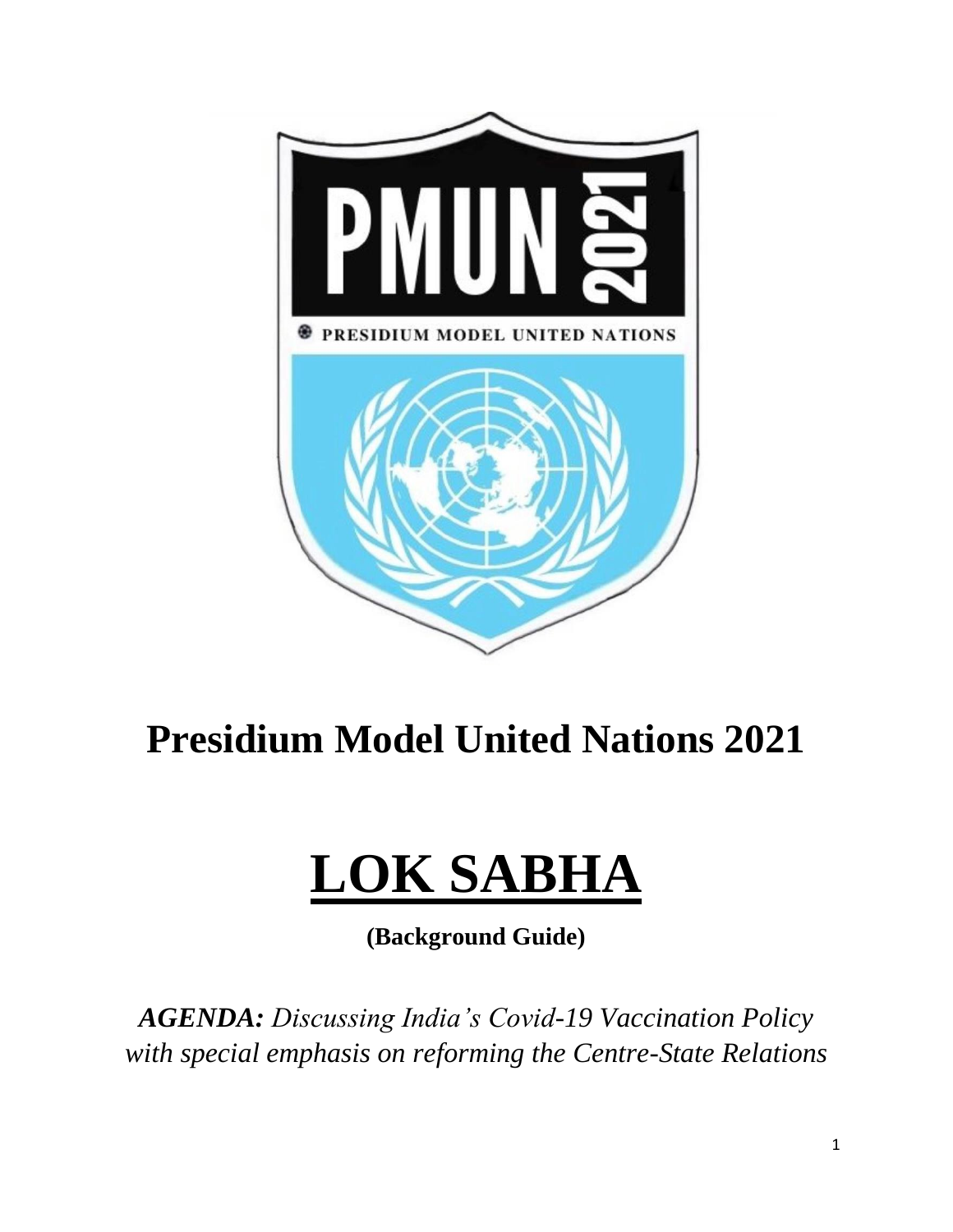## **Message from the Executive Board**

Greetings, Representatives,

It is hoped that the representatives will be thoroughly researched on all prevalent narratives attached to the agenda. It is a humble request on behalf of the Executive Board to go through the Background Guide in depth to understand necessary perspectives on any given sub-issue.

The content of the background guide shall not be quoted anywhere in the debate. The purpose of this background guide is to merely provide a brief introduction to the agenda mentioned. Your research should definitely not be limited to this guide.

Looking forward to hearing your views!

Regards,

Shashwat Awasthi, Speaker

#### **Introduction**

In the past year-and-a-half, the COVID-19 pandemic has laid bare the strengths and weaknesses of all forms of political systems and structures: democratic and authoritarian; unitary and federal; and every model in-between. Our agenda focuses on federalism.

Given the diffused and decentralized overall pathway followed by a federal structure of government, there were legitimate concerns over how countries with such a system could handle a rapidly spreading pandemic of a highly infectious disease. It acquired a serious tone when the pandemic began exposing the vulnerabilities of the United States (US), a federal country that has what is generally presumed to be an advanced healthcare system that will be able to withstand such an emergency. Analysts raised concerns about what they said were the inherent disadvantages of a federal political system against a pandemic that requires rapid and unitary response

#### **The Larger Question of Pandemic Related Co-ordination**

Before analyzing the center-state relations with respect to the Vaccination Policy, it is extremely important to look at the overall co-ordination between the two during the pandemic. This would help in understanding the larger picture.

**First Wave: Between Central Unilateralism and State Autonomy**: Constitutional provisions and existing legislations confer the primary responsibility for handling a situation like the COVID-19 pandemic, to the state government. Nonetheless, the Centre assumed the role of anchor and led from the front in managing the pandemic, particularly during the periods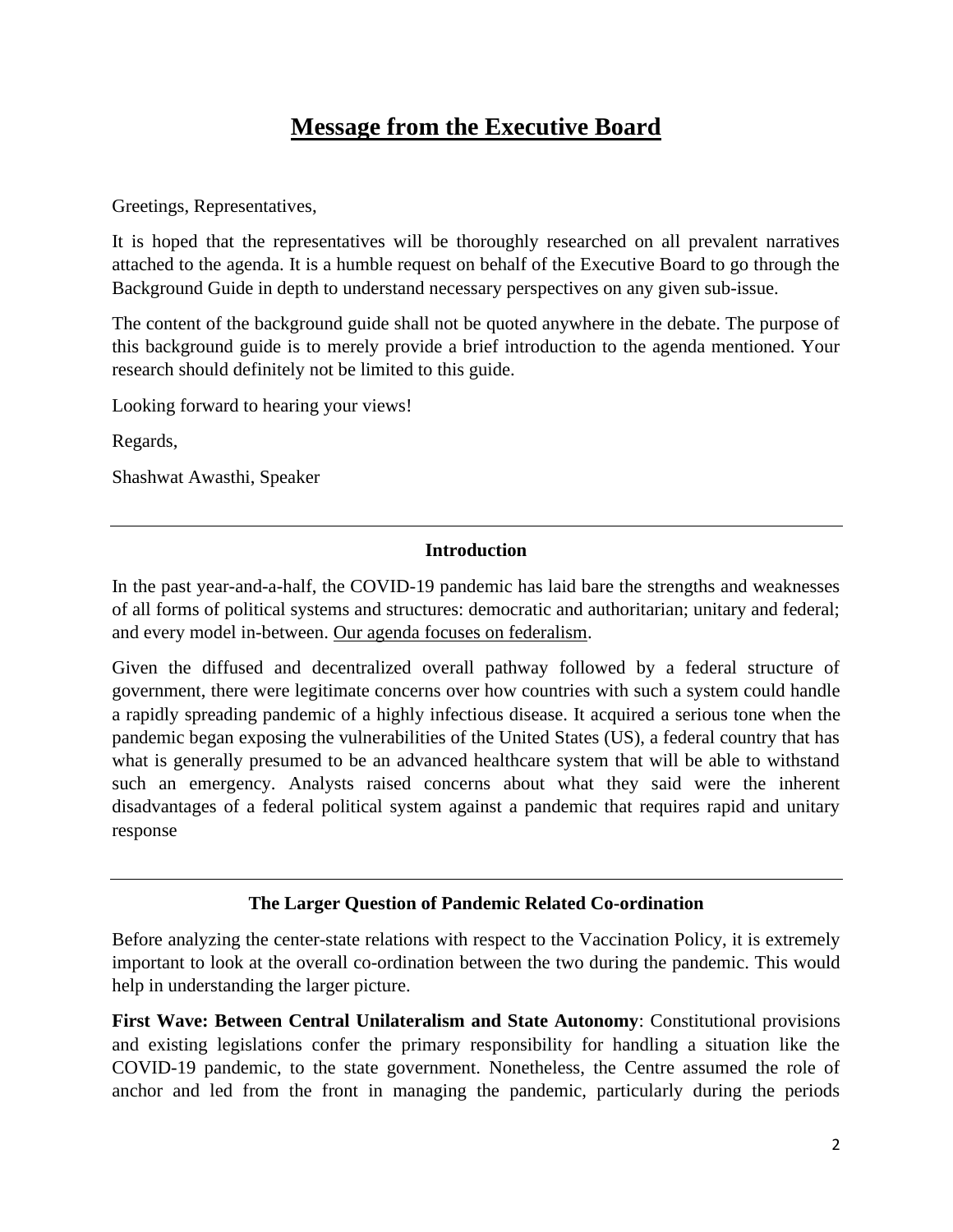involving national lockdowns (24 March – 31 May 2020). As the pandemic threatened human lives and livelihoods, demanding swift action on a national scale, the Centre took over the many responsibilities which otherwise fall within the domain of the state. Among many comprehensive measures, the Centre took a series of decisions to scale up vaccine procurement, knowledge production for setting standards and guidelines for the state and local governments, and mitigation of inter-state externalities.

For starters, the Centre took the unilateral decision on 24 March 2020 of announcing a national lockdown. While it consulted the state governments about the nature of the threat, the decision to impose a uniform nationwide lockdown with just four hours' notice was solely the Centre's. The Centre derived this power from the DM Act, 2005. Further, the Centre used other provisions of the DM Act to issue compulsory guidelines and instructions to the states in matters such as the length of the lockdown, restrictions, and containment zoning.

Moreover, the Centre's blanket decisions and stringent measures regarding lockdowns and containment zoning impeded the states' capacity to combat the spread of the virus.For instance, the states were not allowed to purchase medical kits on their own without the Centre's permission. This impacted the states' ability to mobilize and augment critical resources.

Eventually the Centre would give up the powers that it took on, after pressure built up from the states demanding more autonomy, and it became clear that centralized control was a roadblock to containing COVID-19.

**Second Wave: Unilateral Decentralization:** The first wave of the pandemic was about unilateralism and overtly centralized response by the Union. The opposite has been the case during the second wave.For one, the Centre during the first wave acted swiftly and decisively as federal governments ought to do during national emergencies. While many state governments imposed localized lockdowns and physical-distancing protocols, it was the Centre which announced a national lockdown, and issued real-time alerts and guidelines and protocols to state authorities to stem the virus spread. A proactive federal leadership was able to coordinate with states and other constituencies to quickly procure and produce medical equipment and PPE kits, and create emergency health infrastructure in record time.However, most of these Central initiatives were found wanting when the more infectious second wave began overwhelming states and the country's health systems.

Launching the nationwide federal response, the prime minister on April 20 addressed the nation and appealed for Covid-appropriate behavior; he also asked authorities to quickly ramp up responses. By then, however, the infections had rapidly spread across the country. This left states in a huge mix. This became visible when a number of state governments openly fought with each other over essential medicines and oxygen cylinders, some blocking others' supplies.The breakdown of inter-state coordination became so acute that the Supreme Court had to intervene to resolve the deadlock between the battling states.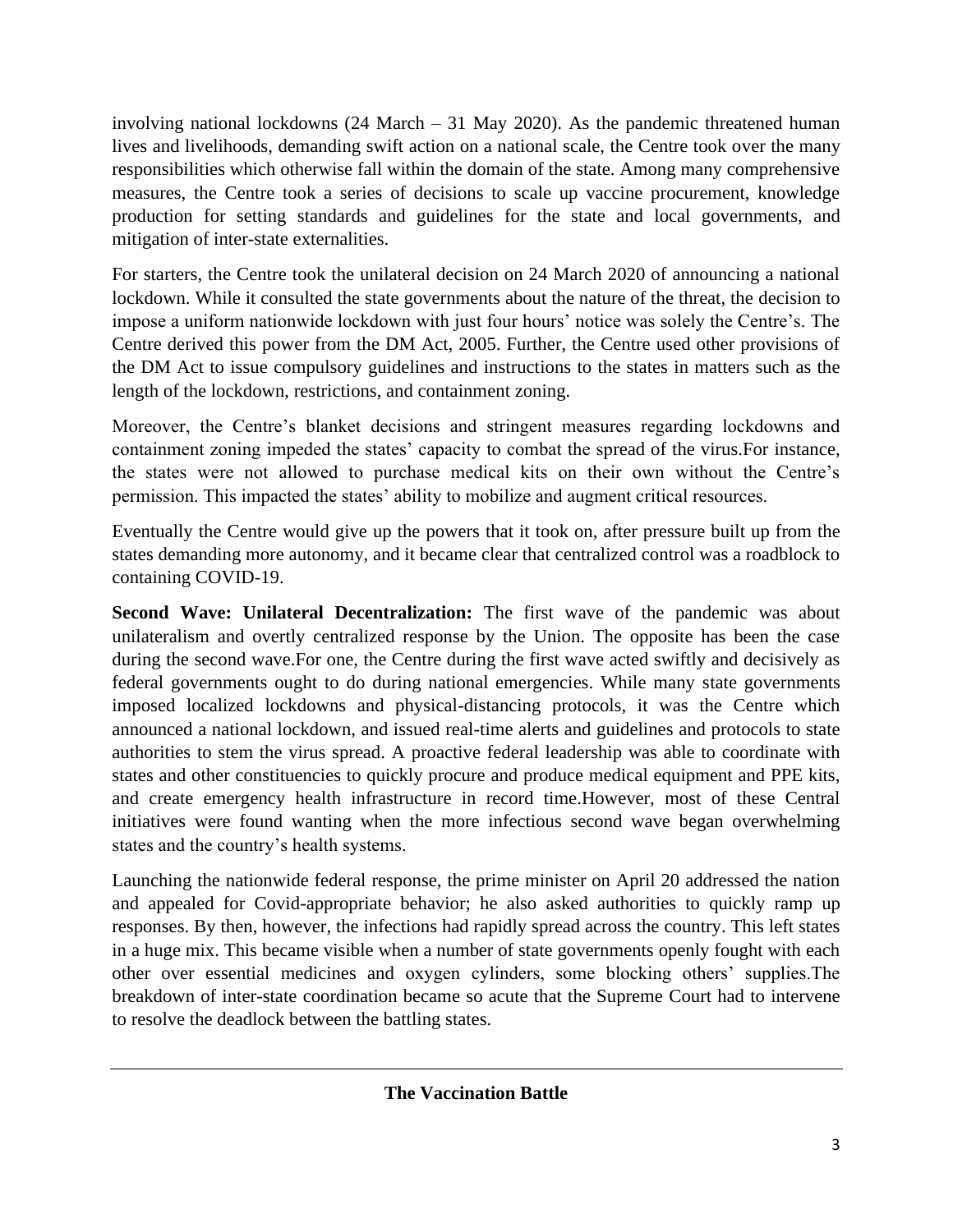The decentralization logic became more visible in the case of the vaccination policy. As the country faced acute vaccine shortages, many state governments called for autonomy to procure vaccines from international markets. The Centre acceded, as analysts found it impractical given the demand-supply mismatch and the cutthroat competition for vaccines.Several states which went ahead with tenders for procuring vaccines found no prospective bidders. This, along with deferential pricing of vaccines created a chaotic situation and became a contentious aspect of India's federal structure as the Centre and the states blamed each other for the confusion. It required the intervention of the Supreme Court to end the Centre-state deadlock.

It is important to note that right from the beginning of the pandemic in 2020, the Central government had taken the sole responsibility of coordinating the entire process of vaccination in India; and rightly so. Like all federal governments, the Union government is undoubtedly endowed with greater resources and technical knowhow for approaching the international vaccine manufacturers, conducting trials, giving clearances, providing logistical and financial incentives to the manufacturers, and subsequently, procuring the vaccines.

Accordingly, the federal government steered the vaccination drivein 2020 when it facilitated two vaccines for use: Oxford AstraZeneca-made Covishield vaccine, being manufactured in India by the Serum Institute in Pune, and Covaxin, from the Indian company Bharat Biotech. As planned, the Centre procured the vaccines from the manufacturers and distributed them to the states for vaccinating, first, the frontline workers, and later the senior citizens, and eventually the population of 45 years and above.

The ensuing bitter blame game between the Centre and opposition-ruled states, finally ended after the former in early June reversed its decision to take control of the vaccination drive. While the Centre-state deadlock on vaccination was resolved, the country lost the initial advantage of procuring vaccines and ramping up the rollout—key to finally ending the pandemic.

#### **What were the issues with state procurement?**

The Centre's move to open up the vaccination program to the 18-plus age group, for which States had to procure vaccines on their own, as well as lifting of pricing and procurement curbs on vaccine manufacturers, had thrown a further spanner into the works. It was not clear, for instance how manufacturers were supposed to prioritize deliveries — Centre (lowest price), States (higher price), private sector (even higher price) or exports (highest realization).

It was also not clear how supplies will be allocated among States, who are all paying the same price — will it be on scale of order, which will favor populous States, or on time of order, which will favor more organized ones, or payment terms, which will favor the fiscally better off States?

#### **Relevant Legal Instruments**

Once it became clear that the COVID-19 pandemic was a devastating crisis that would have grave ramifications across the entire country, the Centre and the states faced a dilemma as to which provisions of the Constitution can be invoked to respond.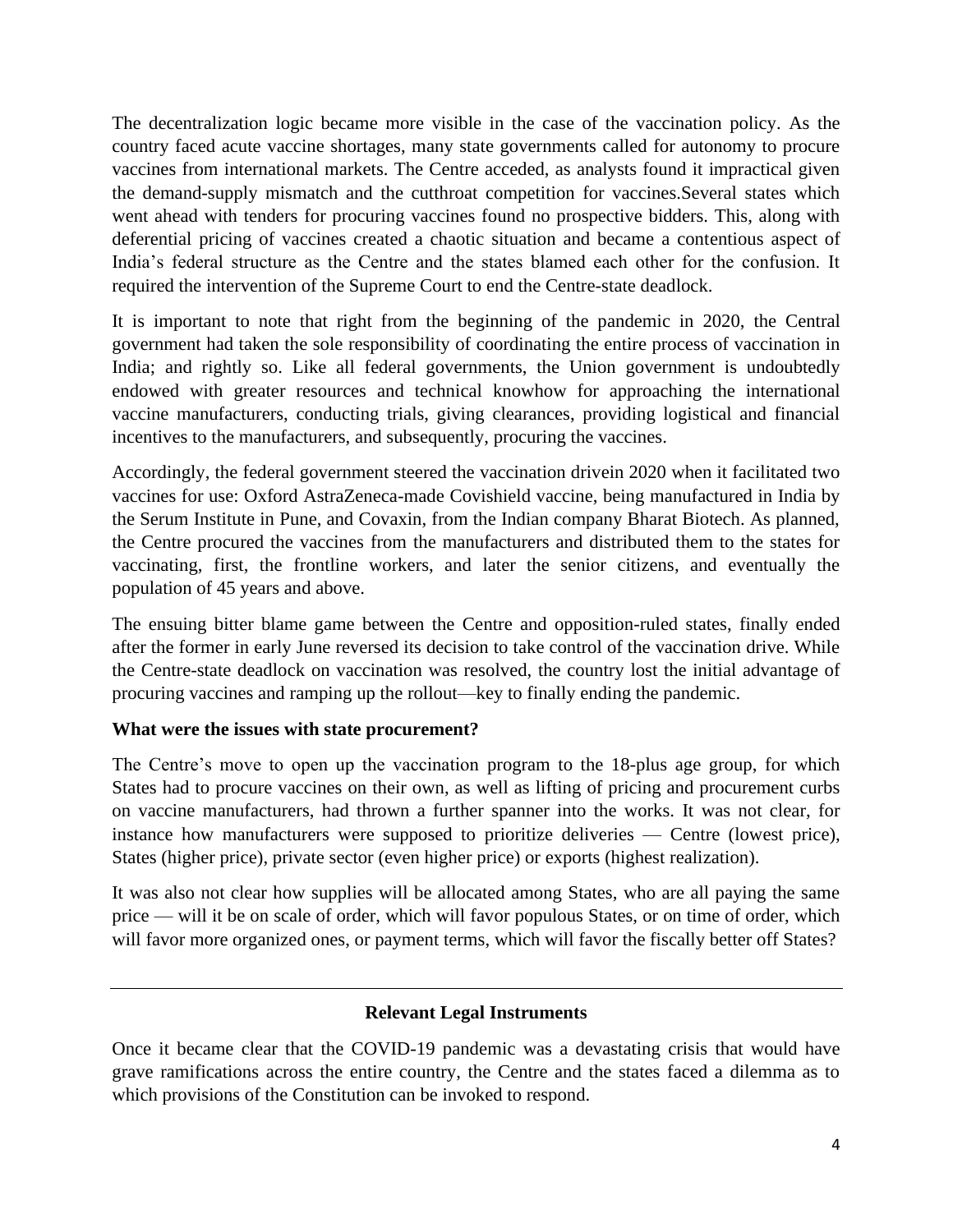#### **Constitutional Law**

From a federal perspective, the Seventh Schedule of the Constitution which distributes the powers between different constituent units (Union and the States) gives states precedence over the Centre on health. Entry 81 of the Union List grants the legislative power for "inter-state migration; inter-state quarantine" to the Centre; meanwhile, Entries 1, 2 and 6 of the State List give the legislative field of "public order," "police" and importantly "public health and sanitation; hospitals and dispensaries" to the states; and Entries 23 and 29 of the Concurrent List allocate the areas of "social security and social insurance; employment and unemployment" and "prevention of the extension from one state to another of infectious or contagious diseases or pests affecting men, animals or plants" to both the Centre and States.

The Constitution further states under Article 73 and 162 that the executive power of the Union and states is "coextensive with the legislative power".Thus, from the constitutional scheme, the state governments are expected to play the primary role in the management of healthcare, as well as law and order, while the Centre is tasked to provide the overarching national leadership, facilitate coordination among key federating units, monitor the overall pandemic situation, and provide financial and other critical assistance to the states.

#### **Disaster Management Act**

The Centre declared the pandemic as a "notified disaster", and cited the Disaster Management (DM) Act, 2005,in particular, to impose the nationwide lockdown on 24 March 2020. As the word "disaster" is not present in the Seventh Schedule, the Centre used its residuary powers to invoke the law and to issue various directives to the states as the pandemic situation aggravated.

#### **Epidemic Diseases Act, 1897**

The states, for their part, turned tothe Epidemic Diseases Act, 1897,which empowers the states to deal with an epidemic-like situation. Many state governments used this law to issue State Epidemic Diseases COVID-19, 2020 regulations for their jurisdictions, including restrictions on movement and closure of commercial establishments, offices, and other public places. Various sections of the Indian Penal Code, 1860 were used by the states as a guide for laying down punishments for violators, much before the Centre started to issue its own guidelines.

#### **Discussion Points/Important Questions to Consider**

- A complete analysis of the present situation; background, problems, and the reasons behind those problems.
- Is there a need to modify center-state relations in order to better deal with similar future situations?
- Is there a need to modify/amend the relevant legal instruments in order to bring this change?
- The growing importance of co-operative federalism.
- Is there a need to prepare a model vaccination policy, which will ensure a uniform response to similar situations and act as a guide in the future?